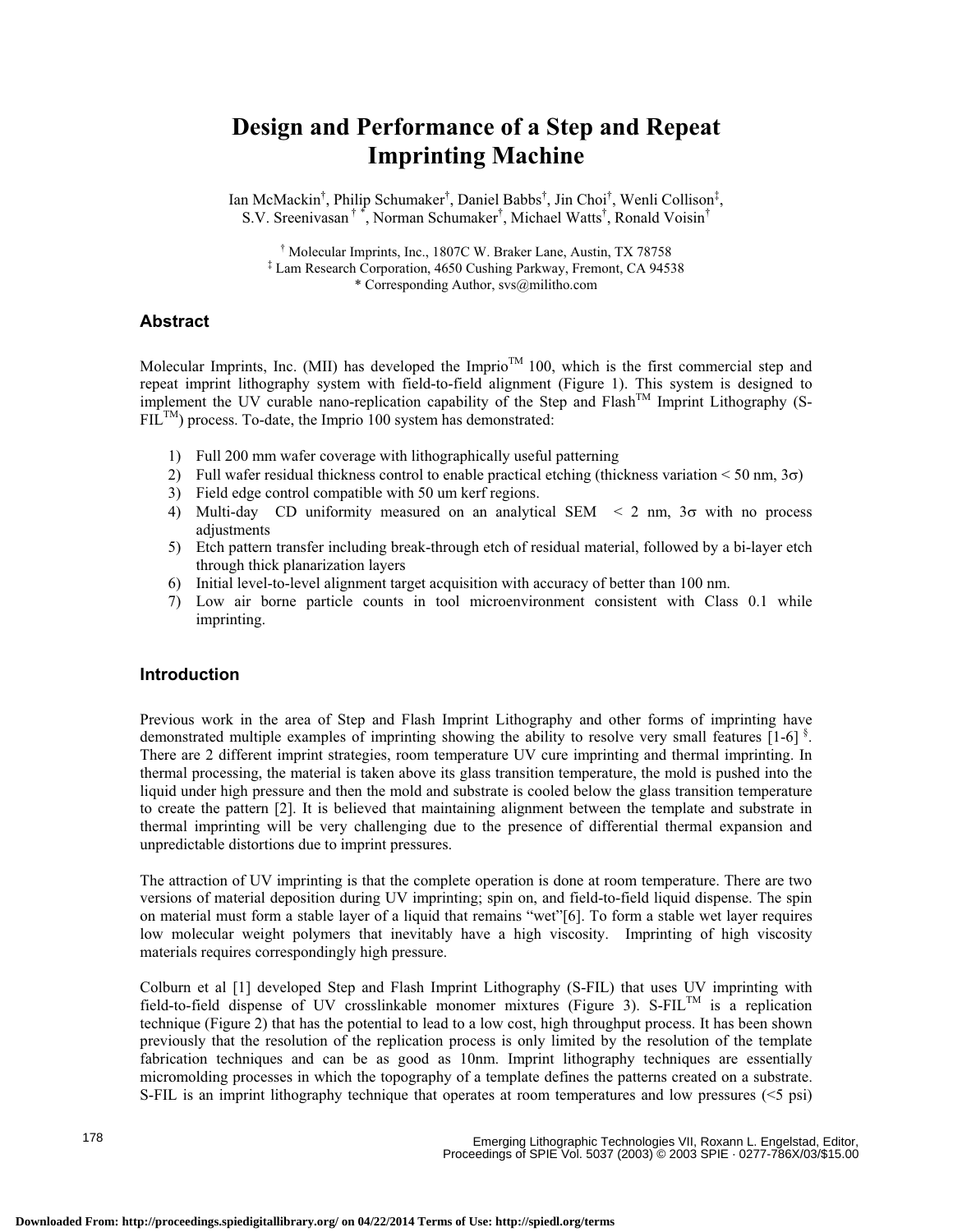since it is based on a low-viscosity, UV-curable liquid approach delivered field-to-field in a drop-ondemand manner. This approach is particularly suited for high-resolution layer-to-layer alignment. It is also insensitive to variations in pattern density, which could be a problem for thermal, high-pressure molding and spin-on UV imprinting. The challenges in designing and building a practical imprinting system include the need to maintain the relative position and orientation of the template with respect to the substrate, while applying modest imprint forces through a lubricated liquid contact.

MII has developed the first commercial tool implementing the S-FIL process. This paper describes process data which demonstrates that S-FIL can deliver "lithographically useful" patterning.

#### **Imprint Process**

Step and Flash Imprint Lithography (S-FIL) is a bi-layer approach using a low viscosity, UV-curable imprint solution deposited on an underlying organic planarization layer. The quartz template is rigid and transparent, allowing for UV curing of the imprint solution.

Figure 2 shows the process in cross-section, and Figure 3 shows the step and repeat process. With S-FIL, an organic planarization layer is spin-coated onto the substrate. Then a low viscosity, UV photo-polymerizable imprint solution is dispensed on the wafer to form an etch barrier in the area to be imprinted (step 1). A surface-treated, transparent template bearing patterned relief structures is aligned over the coated substrate. The template is lowered onto the substrate, thereby displacing the solution, filling the imprint field, and trapping the photo-polymerizable imprint solution in the template relief (step 2). Irradiation with UV light through the backside of the template cures the solution (step 3). The template is then separated from the substrate leaving an organo-silicon relief image on the surface of the coated substrate that is a replica of the template pattern (step 4). The wafer is then stepped and the process is repeated on the next field.

Once the wafer is fully imprinted using S-FIL, the pattern transfer is achieved using a bi-layer etch process. A halogen etch is used to clear the undisplaced, cured imprint solution so that the underlying planarization layer is fully exposed in the recessed regions of the pattern. A subsequent oxygen reactive ion etch into the planarization layer amplifies the aspect ratio of the imprinted image.

# **System Design**

The key features of the Imprio 100 system include:

- Step and repeat approach
- Self contained Class 0.1 micro-environment
- Through-the-template (TTT) field-by-field alignment
- Advanced graphical user interface
- $\bullet$  Built-in diagnostics
- High throughput wafer stage
- Semi-automatic wafer / template loader

The unique design challenges associated with Imprio 100 included providing liquid dispense, leveling, mechanical stiffness to Z forces, and TTT alignment microscope access. The liquid is dispensed on a fieldto-field basis as shown in Figure 3. The tool design is based on a vacuum preloaded XY air bearing stage that has nano-resolution motion characteristics, excellent flatness of motion, and suitable stiffness to Z loads. Leveling is achieved in 3 steps: the template is leveled to the stage plane using an upward air gauge. Then, the wafer is leveled to the stage plane using a downward air gauge. Finally, the unique passive selfcorrecting flexure design described in [7] takes out any local substrate non-planarity to generate imprints with residual material layers of uniform thickness. The mechanical degrees of freedom are shown in Figure 4. The wafer support sub-systems, the wafer leveling stage, the template support sub-system, the template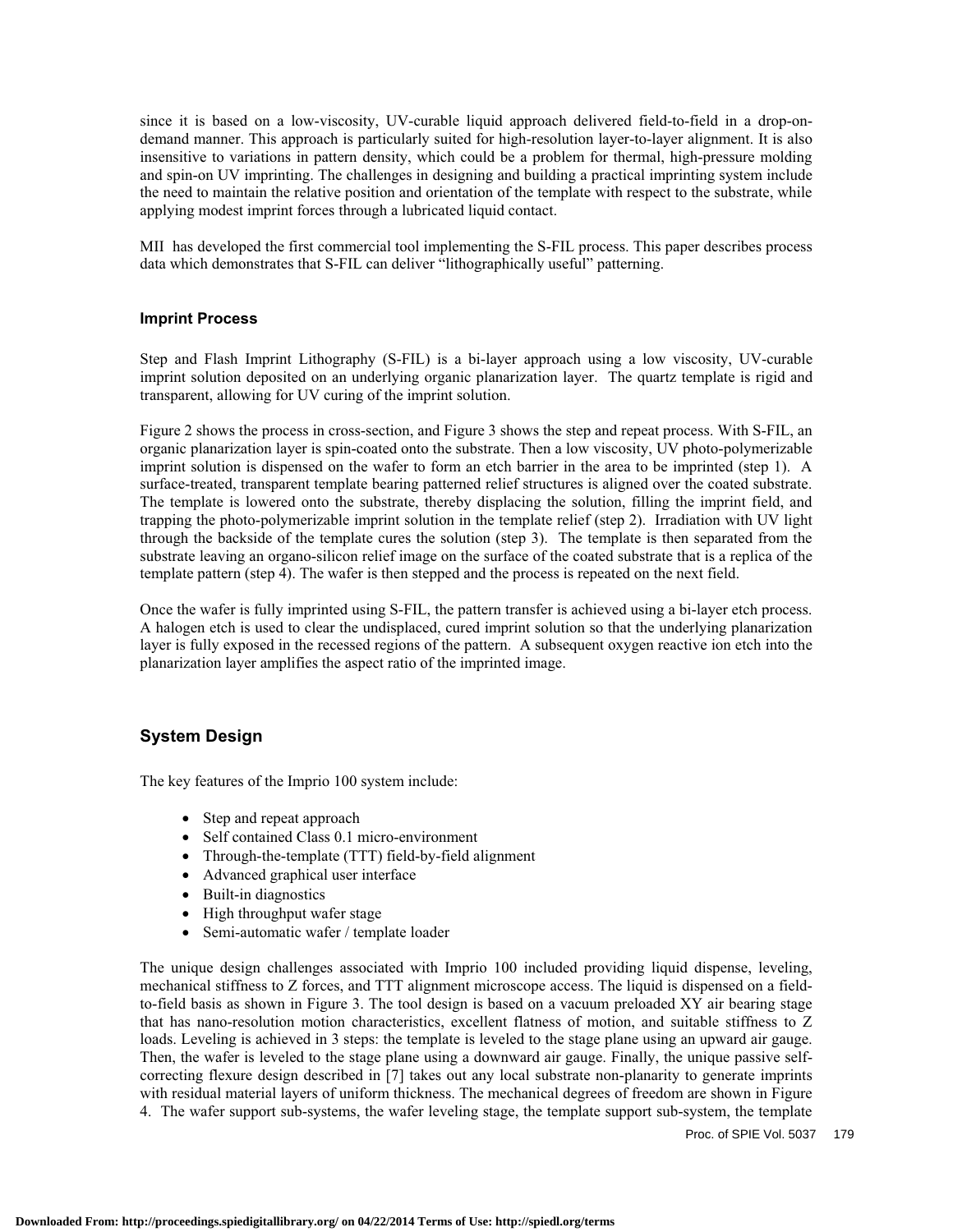leveling and Z motion stage for the imprint head were designed by MII to provide exceptional mechanical stiffness and low particle generation. A moving TTT alignment microscope is used to view the wafer and template through the back of the template.

#### **Templates**

Templates for the Imprio 100 are 65 x 65 mm quartz squares as shown in Figure 5. They are fabricated four at a time on a standard 6" mask blank. The imprint pattern is placed on a 25 x 25 mm raised mesa that is 15 um high. The template is fabricated by first patterning the fine features in a chrome coated mask blank using a conventional pattern generator. The chrome is used to mask the dry etch of the quartz and then removed. The patterned blank is coated with second layer of photoresist and the mesa patterned using a low resolution laser pattern generator. A 15 µm mesa is etched, and the chrome is stripped. Finally, the blank is diced into four 65 x 65 mm templates [8].

### **Experimental details**

The wafers were coated with a planarization layer of BARC material "DUV 30" from Brewer Science. All of the imprints were run on an Imprio 100 located at the Molecular Imprints application laboratory. The film thickness measurements were made on a Filmetrics measurements attachment on a Nikon Optical Microscope. The SEM's micrographs of Figure 9 were obtained on a JEOL analytical SEM operating at 5KV on gold coated samples. For CD measurements reported in Figure 8, a single line scan was superimposed over the top down image of the lines. The line width was set at the 50% intensity point of the line scans.

The alignment measurements were made on previously imprinted Si wafers. The first layer imprints were bilayer etched to transfer the pattern into Silicon and dry stripped. The wafers were then stripped in piranha and rinsed clean. The etched wafers were then coated with 350 nm of BARC before imprinting the second layer. The second layer alignments were manually targeted using the TTT microscope.

#### **Process Performance**

For imprinting to find an application in semiconductor manufacturing, the technology needs to demonstrate "lithographically useful" imaging. This includes resolution, critical dimension control, full field liquid filling with small kerf regions between the fields, pattern transfer, layer-to-layer align, and particle management.

MII has focused its early efforts on fluid control to deliver high quality thickness and field edge control. Figure 6 shows a 200 mm wafer with well defined streets between the fields, and uniform imprints with less than 50 nm,  $3\sigma$  of thickness variation (2 colors). The example shows 1 mm gaps between fields, and recently gaps as small 50 um have been printed. The control chart for layer uniformity is shown in Figure 7 as better than 50 nm,  $3\sigma$  for the most recent imprints. This thickness control is quite sufficient for etch pattern transfer through sub-100nm films as shown in Figure 10.

The ability of the imprinting process to faithfully replicate the template with minimal line edge roughness is one of its most attractive features. The data in Figure 8 shows, for the first time, CD uniformity over multiple days of operation with no process adjustments used to target the CD. The JEOL analytical SEM described earlier was used to measure the same location on 3 lines in 4 groups in each field. The template manufacturer measured the CD on the template at about 5 nm,  $3\sigma$ . The same template was used for each day's run, so the results in each field could be averaged to minimize the effect of measurement noise. The data is plotted as the mean and  $3\sigma$  for each field. The mean variation within a field was 7 nm,  $3\sigma$ . The mean for the fields are all within  $2 \text{ nm}$ ,  $3\sigma$ . The majority of this error is residual measurement error.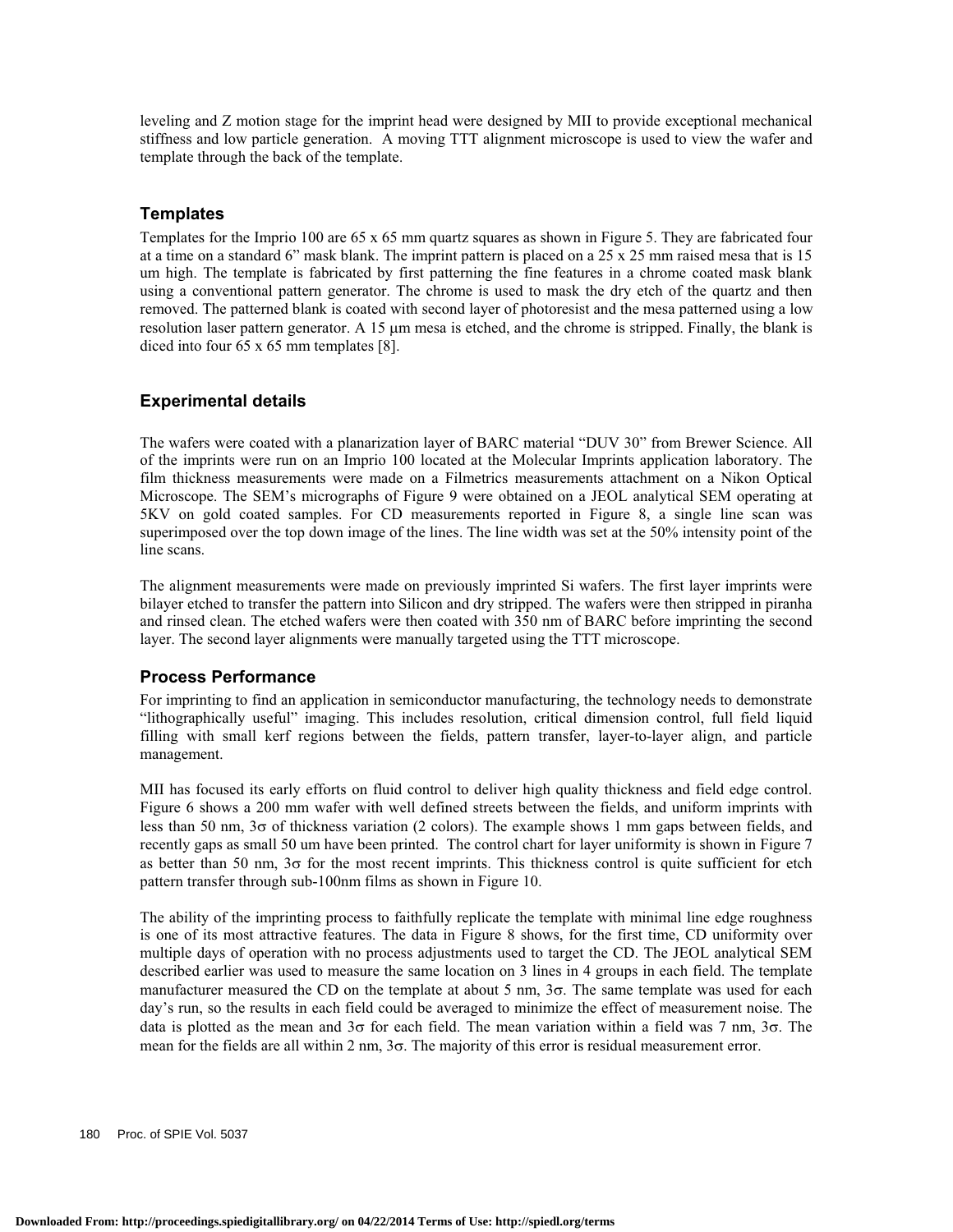The high resolution features typically associated with S-FIL imprinting are shown in Figure 9. The SEM's include examples of printing of small spaces, a situation that is particularly challenging for conventional optical lithography.

The align system in the Imprio 100 uses a relatively low resolution microscope objective (0.14 NA) to look through the back of the template and image the template and wafer simultaneously. The use of a low viscosity UV curable liquid interface allows in-situ relative motion of the template and substrate immediately prior to UV exposure. Based on studying video images of the TTT alignment procedure, it was observed that less than 100 nm target acquisition was possible using Moiré targets. Further, the tool possesses sufficient mechanical stiffness to support relative motion between the template and substrate with a resolution of less than 100 nm.

Defects and particle generation during imprint is a particular concern because of the fact that the template and wafer make lubricated contact and the whole machine is put under mechanical stress. Figure 9 shows > 0.1um air-borne particle counts of 3 per cubic foot per min inside the tool microenvironment during imprinting. This low particle count level is equivalent to a Class 0.1 environment.

The etch pattern transfer process is discussed next. As shown in Figure 10, a halogen rich etch is used to etch through the residual layer in the recessed regions of the features. The mixture is then changed to a halogen free oxygen gas to etch through the planarization layer. The images in Figure 6 show a highly anisotropic etch achieved using a LAM 9400SE dual frequency etcher [9].

### **Conclusions**

Molecular Imprints, Inc. believes that the data presented in this article shows that room temperature, low pressure UV imprinting can be used to generate well controlled lithographically useful fine features on a 200 mm wafer. In addition, the feasibility of etch pattern transfer, alignment, and the maintenance of a clean environment in the tool during imprinting have been demonstrated.

## **Bibliography**

- 1. Colburn, M., Johnson, S., Stewart, M., Damle, S., Bailey, T., Choi, B.J., Wedlake, M., Michaelson, T., Sreenivasan, S.V., Ekerdt, J., and Willson, C.G., "Step and Flash Imprint Lithography: A New Approach to High-Resolution Patterning," Proceedings of the SPIE's Int. Symp. on Microlithography: Emerging Lithographic Technologies III, Santa Clara, CA, Vol. 3676, pp. 379-389, March 1999.
- 2. S.Y. Chou, P.R. Krauss, P.J. Renstrom, "Nanoimprint lithography," J. Vac. Sci., Tech. B, 1996. 14(6).
- 3. Mathew Colburn, Todd Bailey, Byung Jin Choi, John G. Ekerdt, S.V. Sreenivasan, C. Grant Willson, "Step and Flash Imprint Lithography," Solid State Technology, July 2001.
- 4. S.V. Sreenivasan, C.G. Willson, N.E. Schumaker, D.J. Resnick, "Low-Cost Nanostructure Patterning Using Step and Flash Imprint Lithography," NIST-SPIE Conference on Nanotechnology, Sept. 2002.
- 5. D. J. Resnick, W. J. Dauksher, D. Mancini, K. J. Nordquist, E. Ainley, K. Gehoski, J. H. Baker, T. C. Bailey, B. J. Choi, S. Johnson, S. V. Sreenivasan, J. G. Ekerdt, and C. G. Willson, "High Resolution Templates for Step and Flash Imprint Lithography," J. Microlith., Microfab., Microsyst., Vol. 1 No. 3, October 2002.
- 6. M. Bender et al., "Multiple Imprinting in UV based Nanoimprint Lithography: Related Materials Issues," Microelectronic Engineering, 61– 62 (2002), pp. 407– 413.
- 7. B. J. Choi, S. Johnson, M. Colburn, S.V. Sreenivasan, C. G. Willson, "Design of Orientation Stages for Step and Flash Imprint Lithography," Journal of Int. Societies for Precision Engineering and Nanotechnology, Volume 25, No. 3, pp. 192-199, July, 2001.
- 8. Ecron Thompson *et al.*, "Fabrication of Step and Flash Imprint Lithography Templates Using Commercial Mask Processes," Proc. of the SPIE's Int. Symp. on Microlithography: Emerging Lithographic Technologies VII, Santa Clara, CA, February 2003 (to appear).
- 9. S. C. Johnson *et al.*, "Step and Flash Imprint Lithography: Materials and Process Development," Proceedings of the SPIE's International Symposium on Microlithography: Emerging Lithographic Technologies VII, Santa Clara, CA, February 2003 (to appear).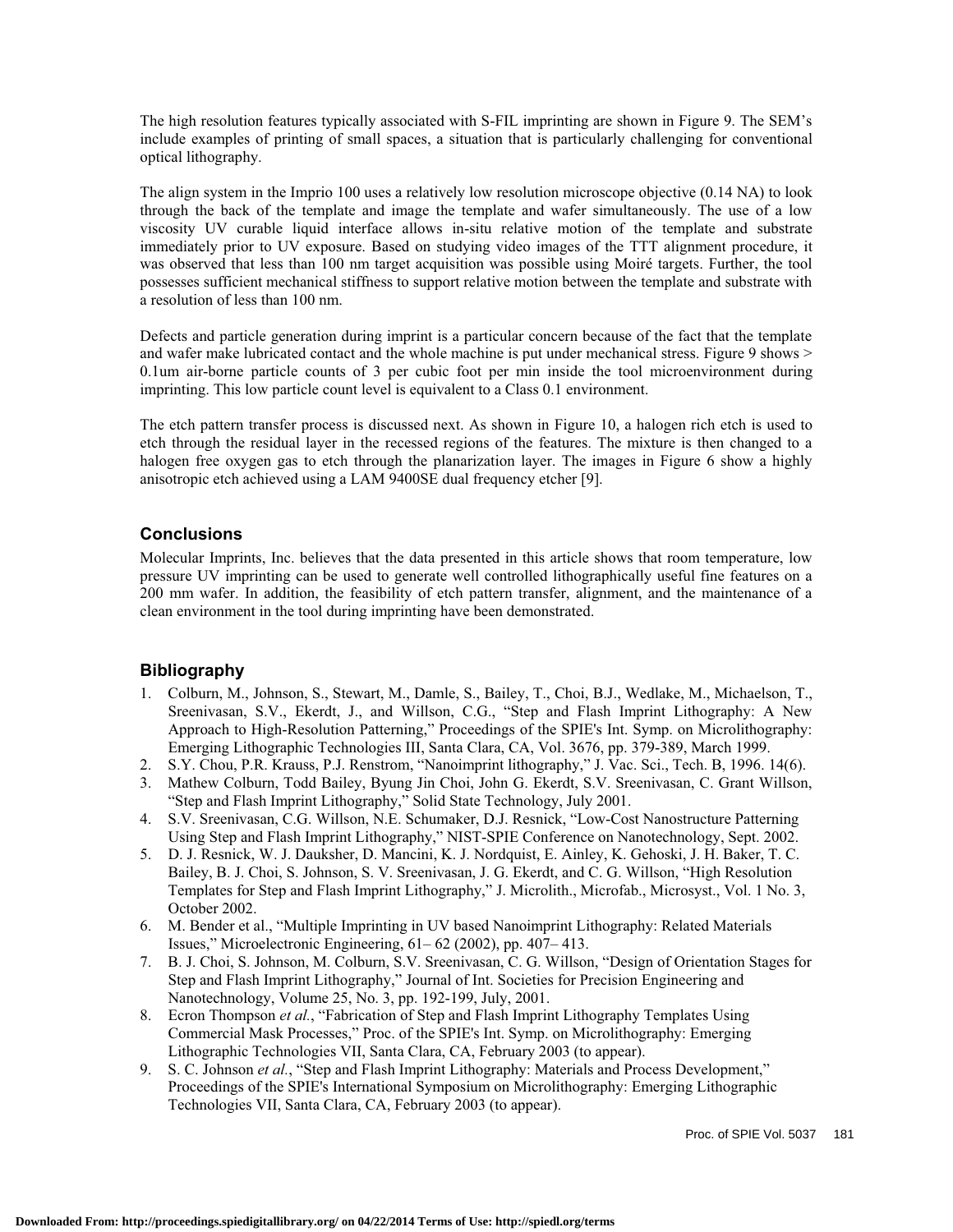

# Figure 1: Imprio<sup>TM</sup> 100 from Molecular Imprints, Inc.



Figure 2: Step and Flash Imprint Lithography (S-FIL) process cross-section



Figure 3: Step and Flash Imprint Lithography (S-FIL) step and repeat process

182 Proc. of SPIE Vol. 5037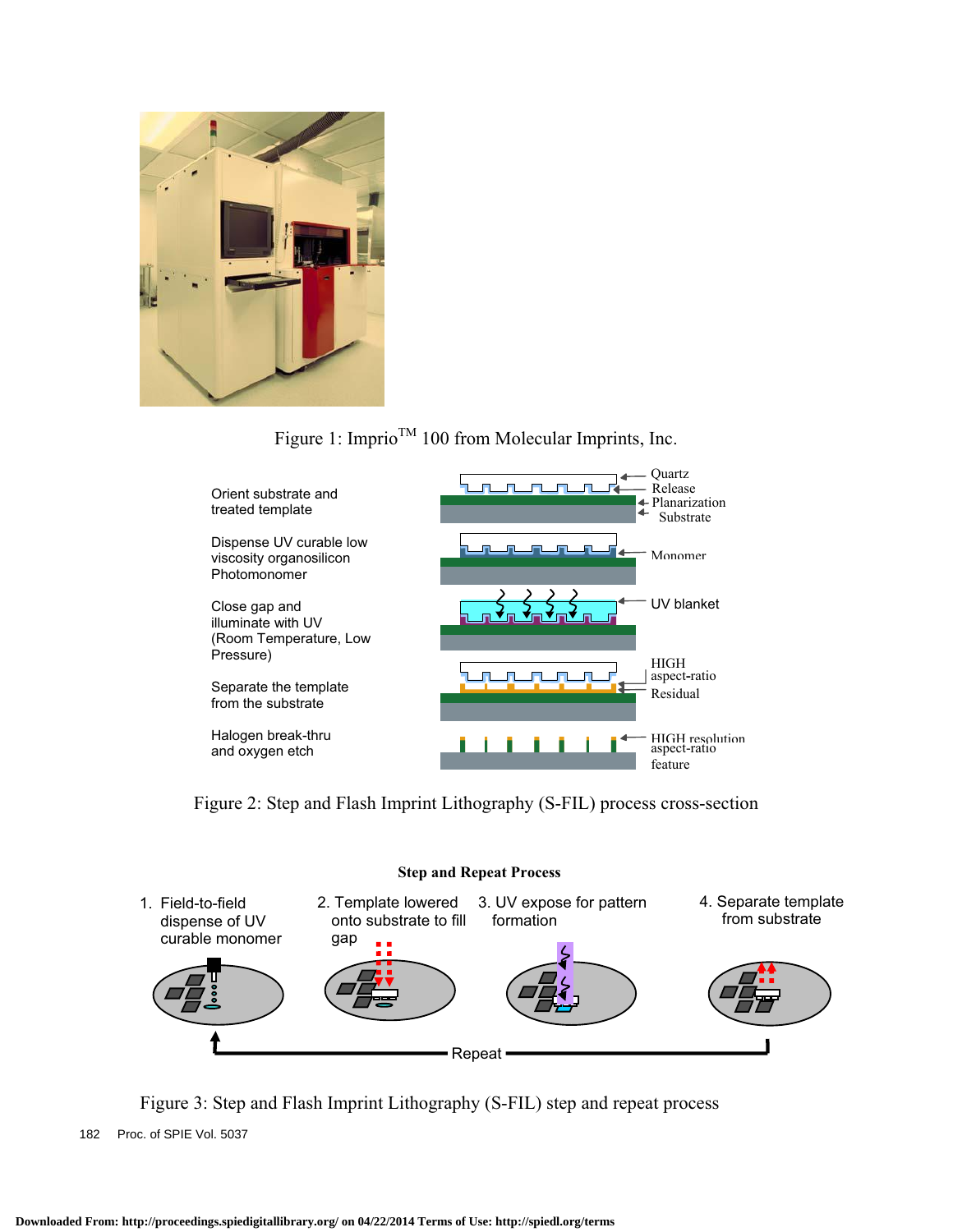

Figure 4: Mechanical degrees of freedom in the Imprio 100. Circular dots represent hinges.



Figure 5: MII's template design and form factor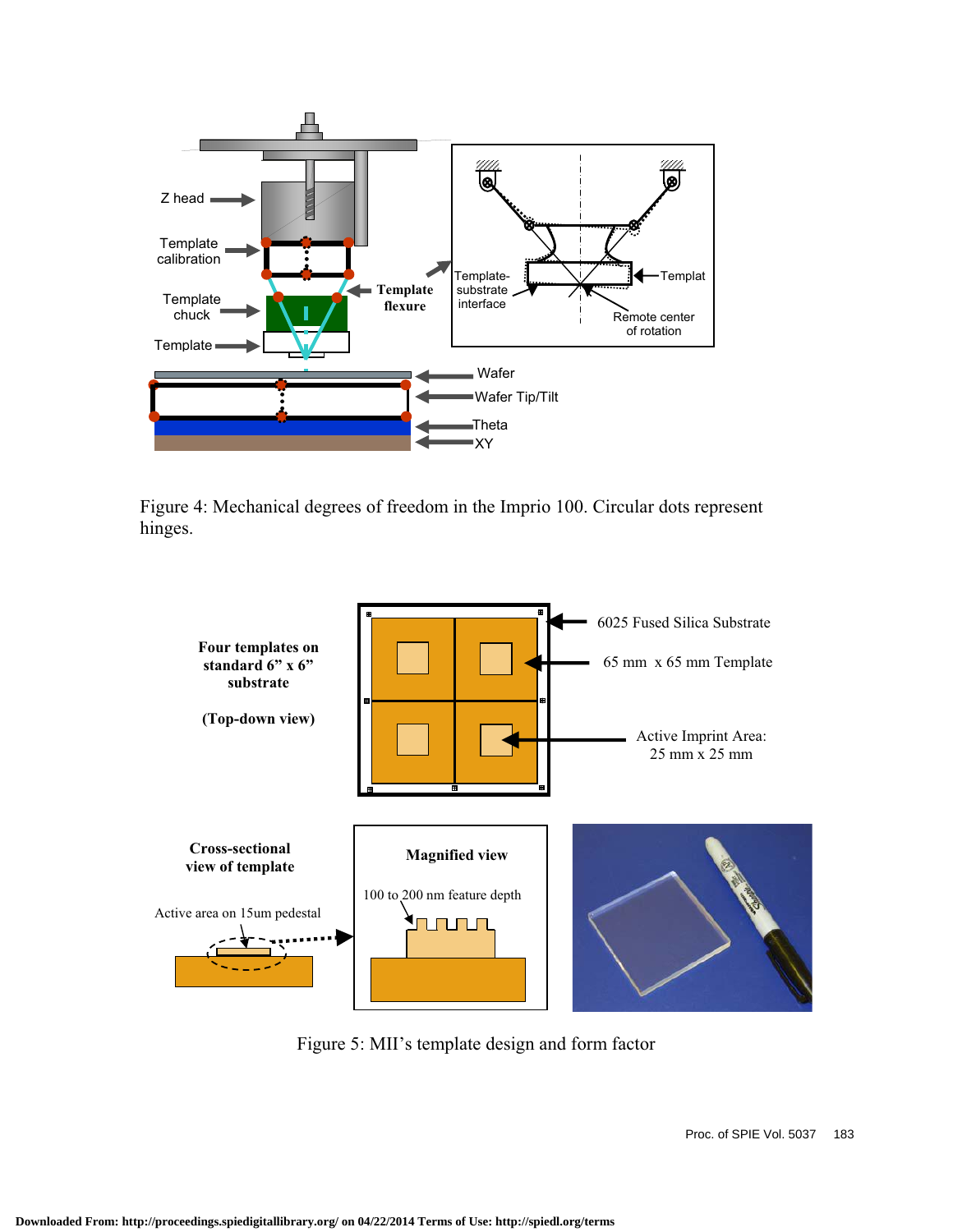

Figure 6: Full 200 mm wafer coverage with lithographically useful thickness (50 nm,  $3\sigma$ ) and field edge control compatible with < 250 um kerf.



Figure 7: Control chart of film thickness showing improvements (reduction) in mean residual layer thickness and variation in thickness  $(3\sigma)$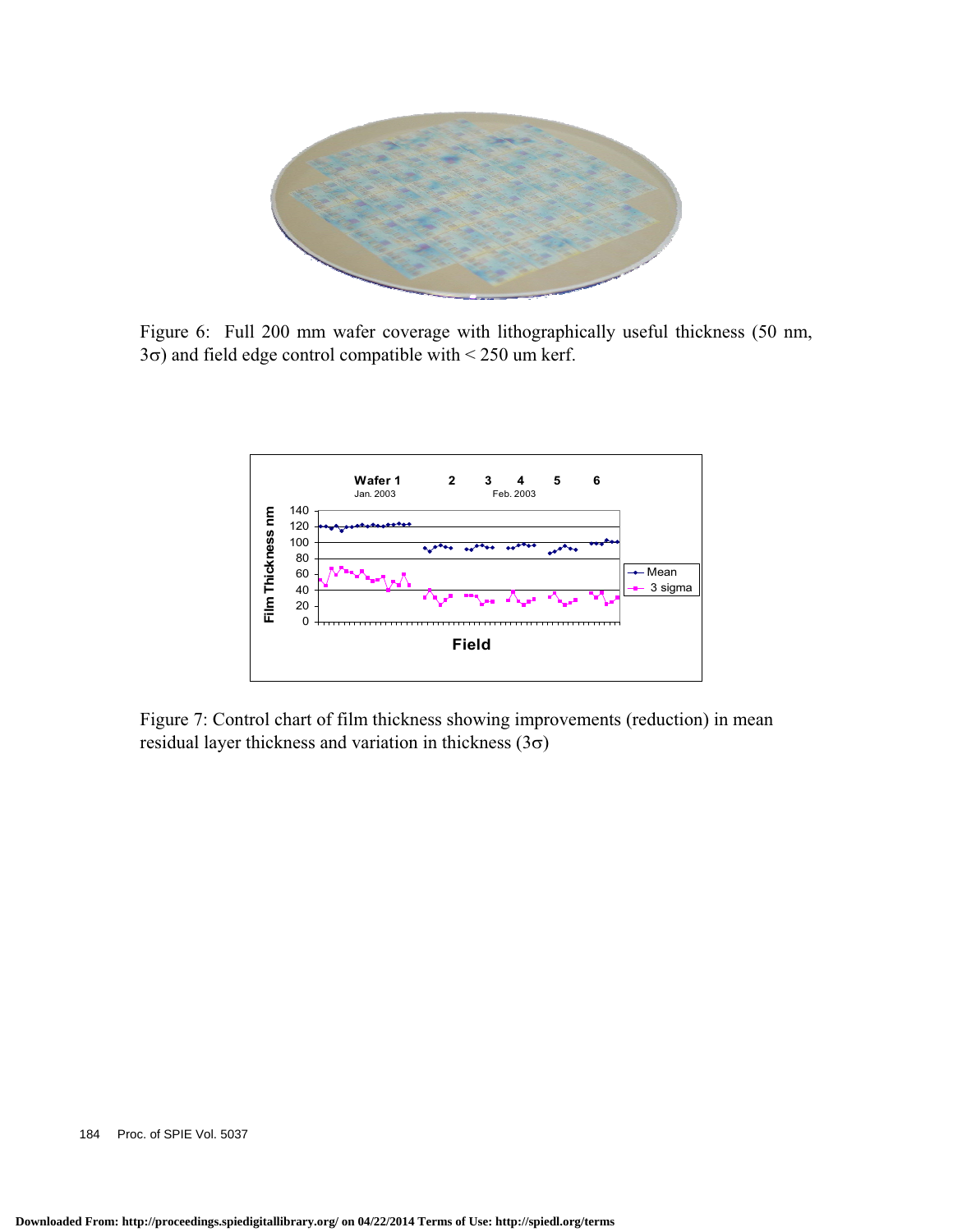

Figure 8: CD Measurement of Imprinted Features



Figure 9: Imprint patterns showing a) 100 nm lines and spaces, b) 70 nm lines and spaces, c) 100 nm lines and 50 nm spaces, and d) 50nm pillars